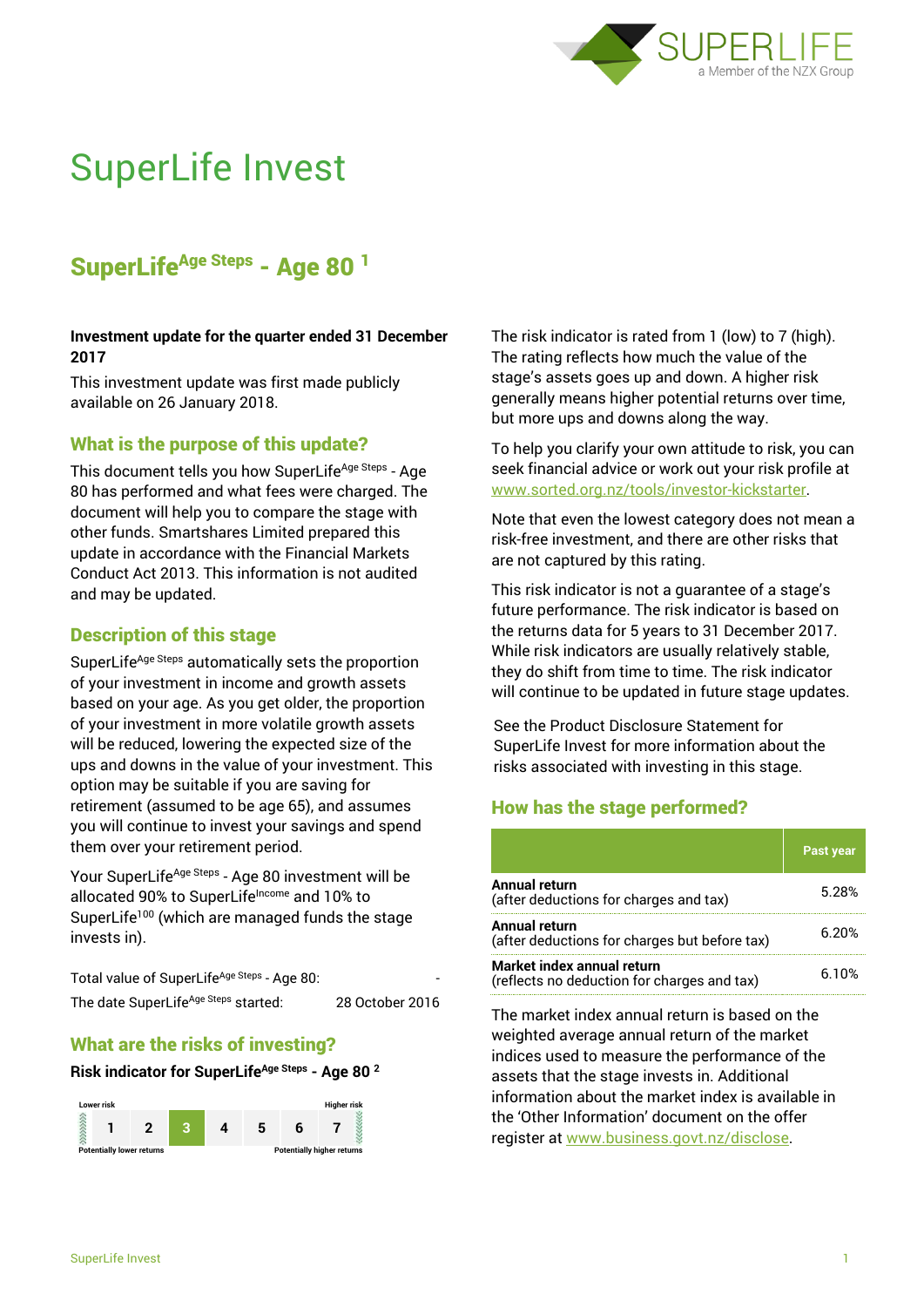

# What fees are investors charged?

Investors in SuperLife<sup>Age Steps</sup> - Age 80 are charged fund charges. These are as follows:

|                                                                  | % per annum of stage's<br>net asset value |  |  |
|------------------------------------------------------------------|-------------------------------------------|--|--|
| <b>Total fund charges (estimate)</b>                             | 0.45%                                     |  |  |
| Which are made up of:                                            |                                           |  |  |
| <b>Total management and administration</b><br>charges (estimate) | $0.45%^{3}$                               |  |  |
| Including:                                                       |                                           |  |  |
| Manager's basic fee                                              | 0.25%                                     |  |  |
| Other management and<br>administration charges (estimate)        | 0.20%                                     |  |  |
| <b>Total performance-based fees</b>                              | 0.00%                                     |  |  |
| <b>Other charges</b>                                             | <b>Dollar amount per investor</b>         |  |  |
| <b>Administration fee</b>                                        | \$12 per annum                            |  |  |
| Paper statements fee                                             | \$18 per annum                            |  |  |

Investors will not be charged individual action fees for specific actions or decisions. See the Product Disclosure Statement for SuperLife Invest for more information about the fees investors are charged.

Small differences in fees and charges can have a big impact on your investment over the long term.

# Example of how this applies to an investor

Jess had \$10,000 in the stage and did not make any further contributions. At the end of the year, Jess received a return after fund charges were deducted of \$528 (that is 5.28% of her initial \$10,000). Jess paid other charges of \$12 (Jess received statements and other SuperLife communications electronically and was not charged the paper statements fee). This gives Jess a total return after tax of \$516 for the year.

# What does the stage invest in?

#### **Actual investment mix**

This shows the types of assets that the stage invests in.



#### **Target investment mix**

This shows the mix of assets that the stage generally intends to invest in.

| <b>Asset Category</b>        | <b>Target asset mix</b> |
|------------------------------|-------------------------|
| Cash and cash equivalents    |                         |
| New Zealand fixed interest   | 45.00%                  |
| International fixed interest | 45.00%                  |
| Australasian equities        | 3.40%                   |
| International equities       | 5.40%                   |
| Listed property              | 1.20%                   |
| Unlisted property            |                         |
| Commodities                  |                         |
| Other                        |                         |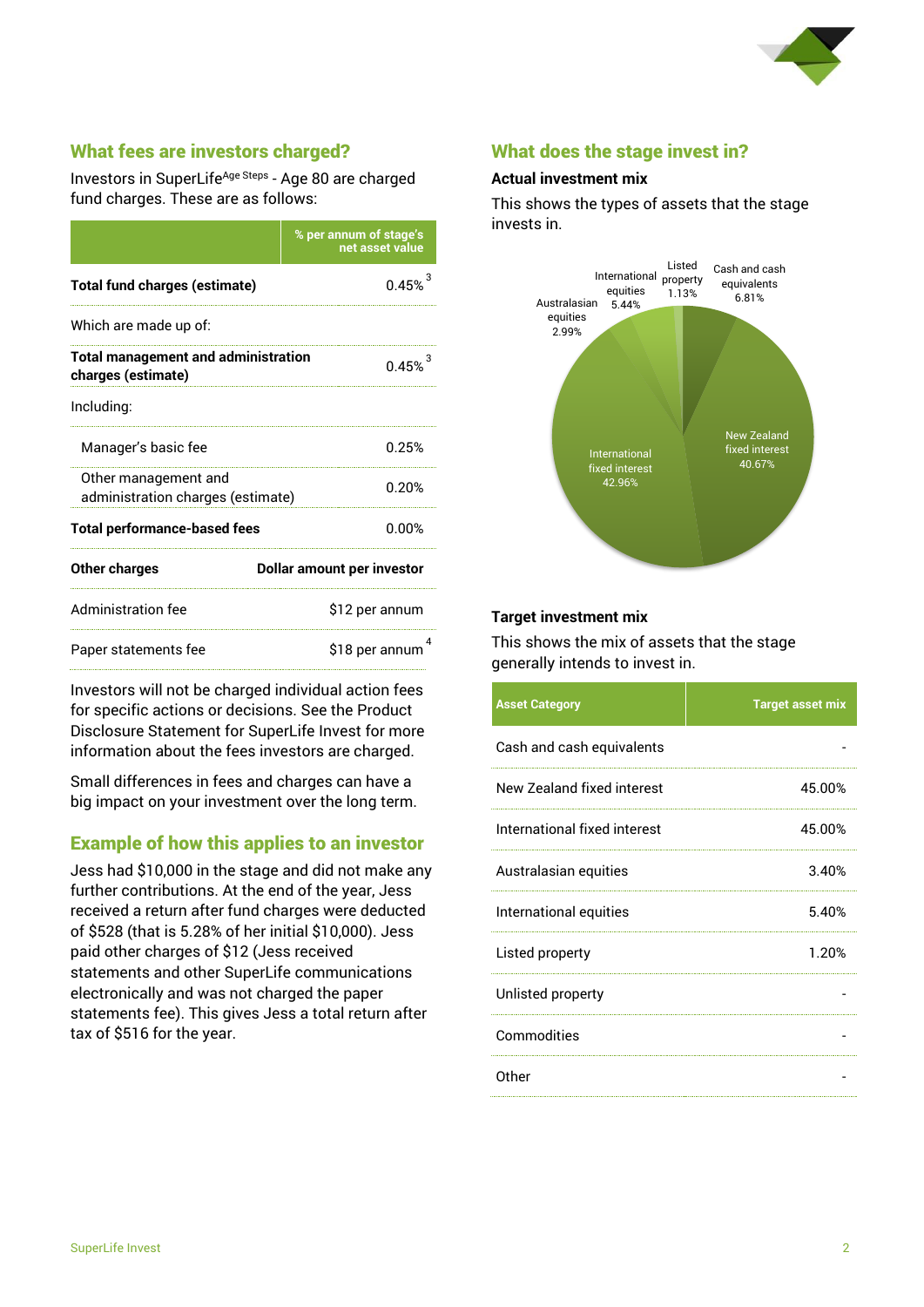

#### **Top ten investments**

| <b>Name</b>                                                   | % of stage's net<br>asset value | <b>Type</b>                     | <b>Country</b>       | <b>Credit rating</b><br>(if applicable) |
|---------------------------------------------------------------|---------------------------------|---------------------------------|----------------------|-----------------------------------------|
| Vanguard International Credit Securities<br>Index Fund Hedged | 21.22%                          | International fixed<br>interest | Australia            |                                         |
| Nikko AM Wholesale NZ Bond Fund                               | 9.31%                           | New Zealand fixed<br>interest   | New Zealand          |                                         |
| New Zealand Government 15/05/21 6.0%<br>GB                    | 3.20%                           | New Zealand fixed<br>interest   | New Zealand          | $AA+$                                   |
| <b>ASB Current Account</b>                                    | 2.38%                           | Cash and cash<br>equivalents    | New Zealand          | AA-                                     |
| Vanguard FTSE Europe ETF                                      | 1.61%                           | International equities          | <b>United States</b> |                                         |
| Insurance Australia Group Ltd 15/06/43<br>5.15% CB            | 1.43%                           | New Zealand fixed<br>interest   | Australia            | <b>BBB</b>                              |
| ASB Bank Ltd 26/05/21 4.245% CB                               | 1.25%                           | New Zealand fixed<br>interest   | New Zealand          | $AA-$                                   |
| Government of Italy 30/04/18 0.00% GB                         | 1.23%                           | International fixed<br>interest | Italy                | <b>BBB</b>                              |
| ANZ Bank New Zealand Ltd 22/03/21 4.0%<br>CВ                  | 1.17%                           | New Zealand fixed<br>interest   | New Zealand          | AA-                                     |
| Fonterra Cooperative Group Ltd 25/02/22<br>5.90% CB           | 1.04%                           | New Zealand fixed<br>interest   | New Zealand          | $A -$                                   |

The top 10 investments make up 43.84% of the stage's net asset value.

#### **Currency hedging**

SuperLife<sup>Income</sup>'s and SuperLife<sup>100</sup>'s (which are funds this stage invests in) foreign currency exposure is not hedged, but these funds may invest in other funds which foreign currency exposure is hedged.

# Key personnel

This shows the directors and employees who have the most influence on the investment decisions of the stage:

| <b>Name</b>                           | <b>Current position</b>                     | <b>Time in current</b><br>position | <b>Previous or other positions</b>              | Time in previous / other<br><b>position</b> |
|---------------------------------------|---------------------------------------------|------------------------------------|-------------------------------------------------|---------------------------------------------|
| Paul James<br><b>Baldwin</b>          | Director                                    | 1 year                             | Head of NZX Wealth<br>Technologies - NZX        | 1 year and 5 months                         |
| Michael John<br>Chamberlain           | Head of SuperLife Funds<br>Management - NZX | 2 years and 11<br>months           | Director - SuperLife                            | 18 years and 6<br>months                    |
| <b>Guy Roulston</b><br><b>Flliffe</b> | Director                                    | 2 years and 1<br>month             | Corporate Governance<br>Manager - ACC           | 2 years and 8 months                        |
| Mark John<br>Peterson (new)           | <b>Director</b>                             | 2 months                           | <b>Chief Executive Officer -</b><br>N7X         | 1 year                                      |
| Alister John<br>Williams              | Director                                    | 2 years and 1<br>month             | Investment Manager -<br><b>Trust Management</b> | 2 years and 11<br>months                    |